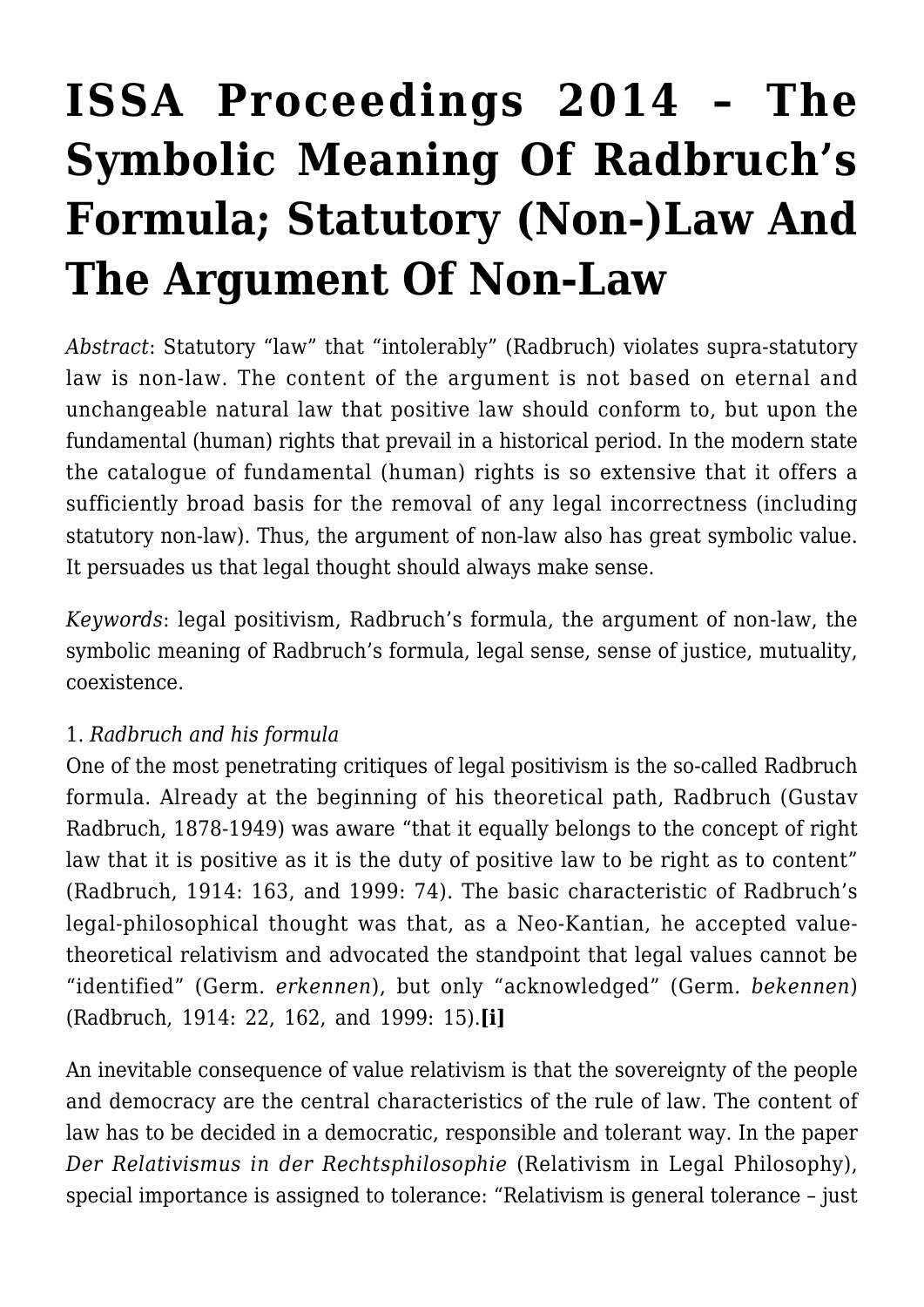not tolerance of intolerance" (Radbruch, 1934: 21).

For Radbruch, law is a "*reality whose meaning is to serve the legal value, the idea of law*" (Radbruch, 1999: 34).**[ii]** The idea of law includes justice (in the meaning of the principle of equality), purposiveness (the idea of purpose), and legal certainty. The principle of equality (equal cases have to be treated equally and unequal cases have to be treated in an adequately different manner) has an absolute value, but is only of a formal nature. Of a contentual nature is the idea of purpose, which is relative and extends over the three highest legal values, which, however, cannot be ranked. The starting point may be either man as individual, man as social being, or man as creator of cultural goods (Radbruch, 1999: 54 ff.).**[iii]** And finally, there is legal certainty, which in Radbruch's time before the Second World War had priority over justice (in the meaning of purposiveness). The circumstance that the highest legal value as regards content cannot be identified requires that this content be determined by the authorities with regard to legal certainty (Radbruch, 1999: 73-75).

The experience with Nazism made Radbruch intensify his standpoints and, after the Second World War, also complement them concerning the relation between individual legal values. His well-known paper *Gesetzliches Unrecht und übergesetzliches Recht* (Statutory Lawlessness and Supra-Statutory Law, 1946) also contains this characteristic passage:

"*The conflict between justice and legal certainty may well be resolved in this way: The positive law, secured by legislation and power, takes precedence even when its content is unjust and fails to benefit the people, unless the conflict between statute and justice reaches such an intolerable degree that the statute, as 'flawed law', must yield to justice. It is impossible to draw a sharper line between cases of statutory lawlessness and statutes that are valid despite their flaws. One line of distinction, however, can be drawn with utmost clarity: Where there is not even an attempt at justice, where equality, the core of justice, is deliberately betrayed in the issuance of positive law, then the statute is not merely 'flawed law', it lacks completely the very nature of law. For law, including positive law, cannot be otherwise defined than as a system and an institution whose very meaning is to serve justice"* (Radbruch, 1946: 277).**[iv]**

*Radbruch's formula* has two derivations. *The formula of intolerability* (Germ. *Unerträglichkeitsformel*) states that when the conflict between statute and justice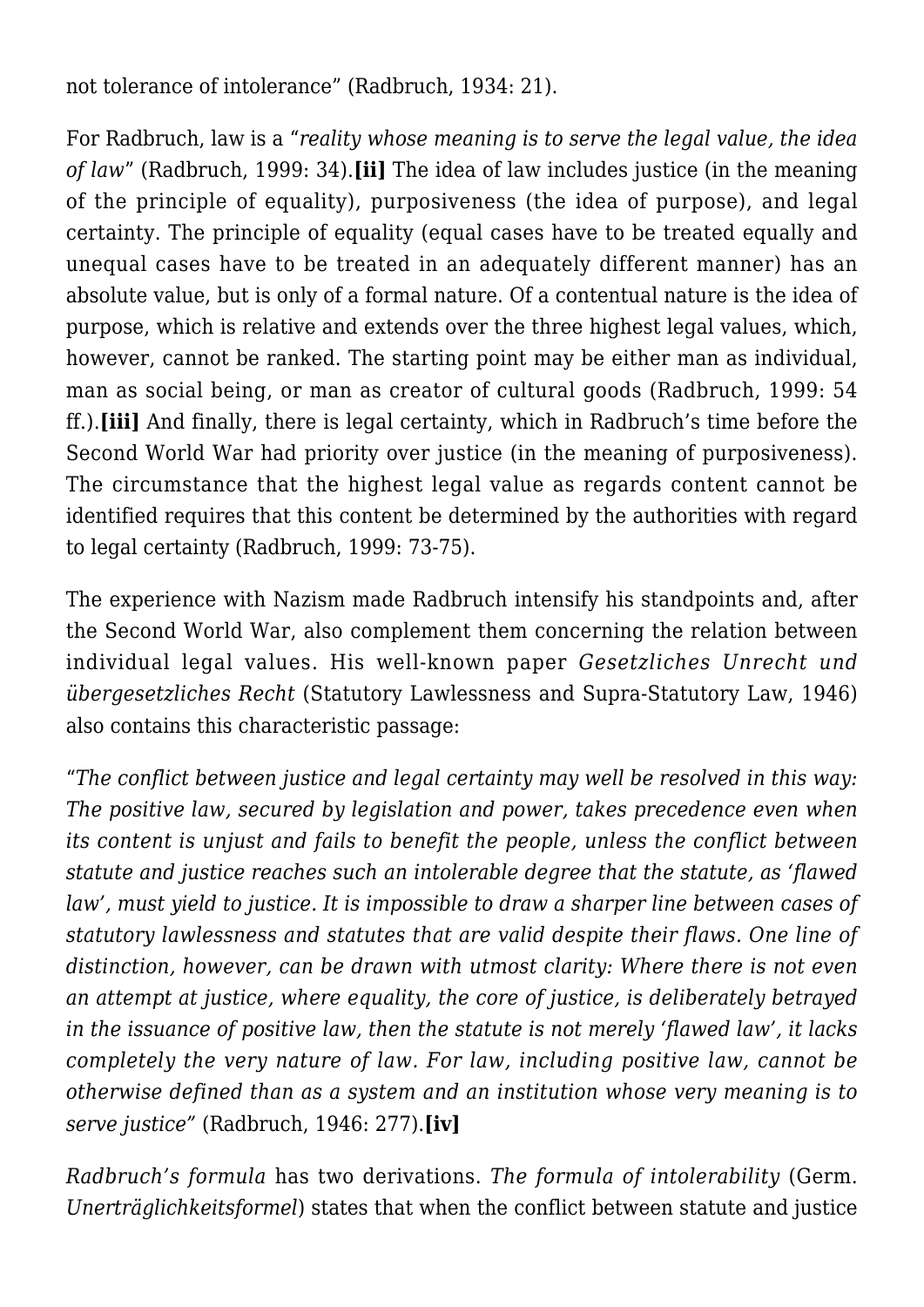reaches an "intolerable degree", the statute as "flawed law" must yield to justice. *The formula of deniability* (Germ. *Verleugnungsformel*) applies when the statute deliberately negates equality. In this case, the statute "is not merely 'flawed law', it lacks completely the very nature of law" (Radbruch, 1946: 277).**[v]** The formula of deniability is considerably less important because the intention of negation is very difficult to prove.**[vi]** If the negation is intolerable, we have the formula of intolerability again (R. Dreier, 2011: 42).**[vii]**

Radbruch does not give in to the temptation of revenge. Striving for decisions that are correct as to contents and for justice at the same time requires respect for legal certainty. "And we must rebuild a *Rechtsstaat*, a government of law", he states, "that serves as well as possible the ideas of both justice and legal certainty" (Radbruch, 1946: 281).**[viii]** Non-law must only be fought against legally (i.e. by legal means) and "with the smallest possible sacrifice of legal certainty" (Radbruch, 1946: 278).**[ix]**

Radbruch's formula of intolerability has often been invoked in the practice of German courts and the German Constitutional Court.**[x]** A very significant decision refers to the 11th Ordinance to the Citizenship Act (of 25 November 1941).**[xi]** The Constitutional Court decided that the Ordinance was null and void from the very beginning. The Ordinance had fatal consequences for Jews and their assets. As an example, I cite just the first sentence of the first paragraph: "A Jew having a habitual residence abroad cannot be a German citizen." The second sentence of the same paragraph accepts the assumption that one already has a habitual residence when it can be established in view of the circumstances that he does not live there just temporarily. In the decision of the Constitutional Court, the first item of the pronouncement comprises just expressions from Radbruch:

"*[L]egal provisions from the National Socialist period can be denied validity when they are so clearly in conflict with fundamental principles of justice that a judge who wished to apply them or to recognize their legal consequences would be handing down a judgment of non-law rather than of law."***[xii]**

After the fall of the Berlin Wall, Radbruch's formula was also invoked in the decision of the Constitutional Court dealing with the shooting of fugitives trying to escape from GDR across the Berlin Wall.**[xiii]** In the decision it was repeatedly stated that Radbruch's formula was only applicable to cases of extreme non-law. It was a majority standpoint that the killings of fugitives at the Berlin Wall were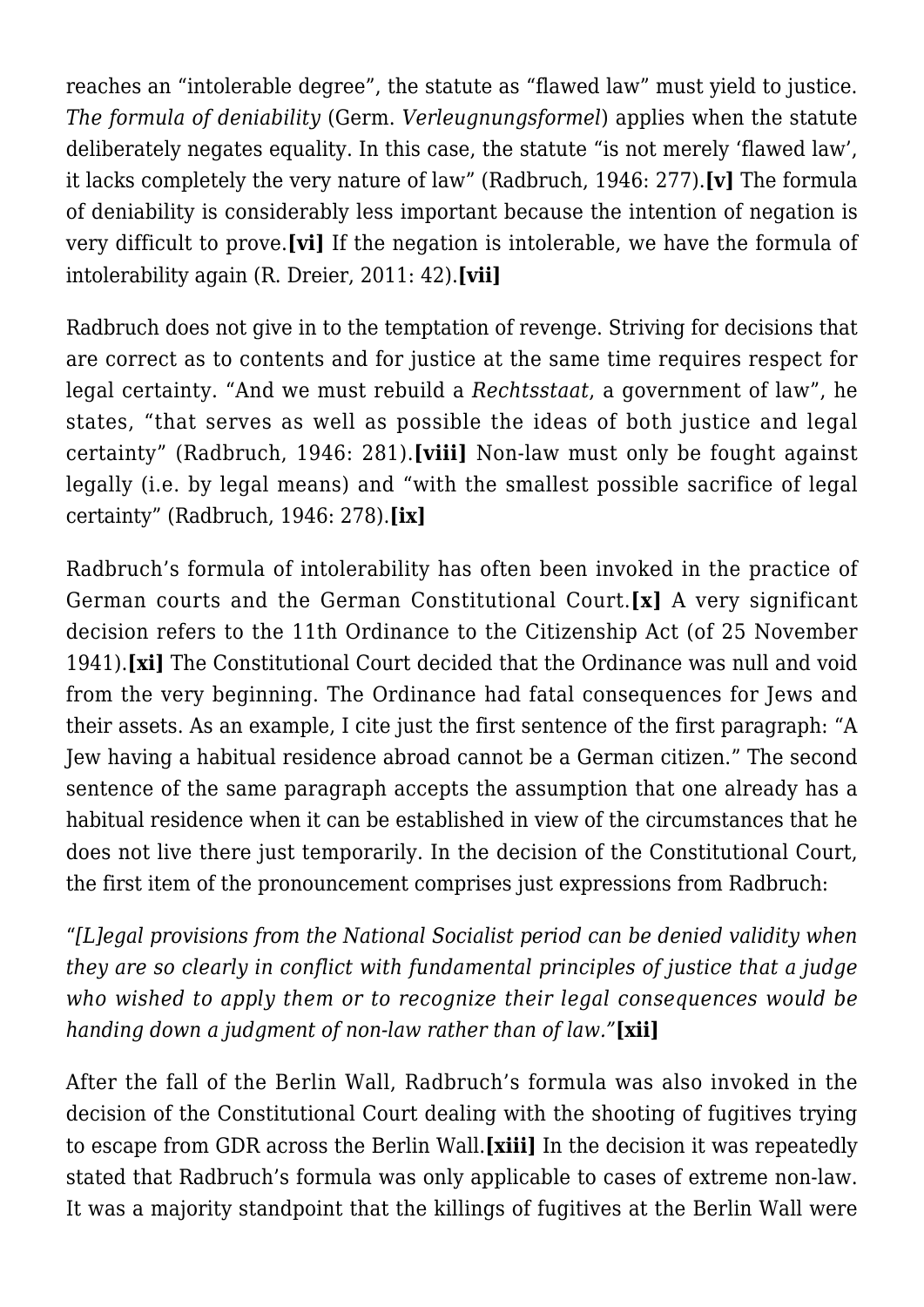serious non-law as well.**[xiv]** What has been contentious is the issue of justifying the reasons authorising the use of firearms.**[xv]** The dilemma is whether it can be said retroactively that the justifying reasons (Germ. *Rechtfertigungsgründe*) were non-law. The Constitutional Court of the GFR did not completely answer this question. The court allowed that the strict prohibition of the retroactivity of justifying reasons was not valid when the gravest criminal acts clearly showing contempt for human rights that are generally accepted in the international community were concerned.**[xvi]**

#### 2. *Pitamic's view*

I mention the Slovenian legal theoretician and philosopher *Pitamic* (Leonid Pitamic, 1885-1971)**[xvii]** because his final view of law and the nature thereof comes close to Radbruch's. Both Radbruch as well as Pitamic deal with the problem of statutory (non-)law I am deal with in this paper.

Pitamic, from the very beginning, struck out on a new path: he was convinced that law could not be understood and explored by a single method aiming at a pure object of enquiry. He argued that it is necessary to employ other methods besides the normative method (especially the sociological and the axiological methods), which, however, should not be confounded. Methodological syncretism can be avoided by distinguishing clearly between different aspects of law and by allowing the methods to support each other (see Pitamic, 1917: 365-367).

Step by step, these results prompted Pitamic to combine the positive-law and the natural-law conceptions of the nature of law. For Pitamic, the essential elements of law are order and human behaviour. These elements are interdependent. The order is associated with legal norms regulating external human behaviour. It is also essential that law ceases to be law when its norms cease to be at least *grosso modo* effective (Pitamic, 1956: 192−193). However, not any order can function as an element of law; the condition is that it is an order which prescribes "only external human behaviour and does not prescribe or allow its contrary, 'inhumane behaviour', otherwise it loses its legal quality" (Pitamic, 1956: 194).

However, the legal norm "ceases to be law when its content seriously threatens the existence and social interaction of the people subject to it" (Pitamic, 1956: 199). For this it is not sufficient that there is some kind of inhumanity in the content of the legal norm (e.g. high taxes that are unjust); there has to be "a conspicuous, obvious, severe case of inhumanity" [such as the mass slaughter of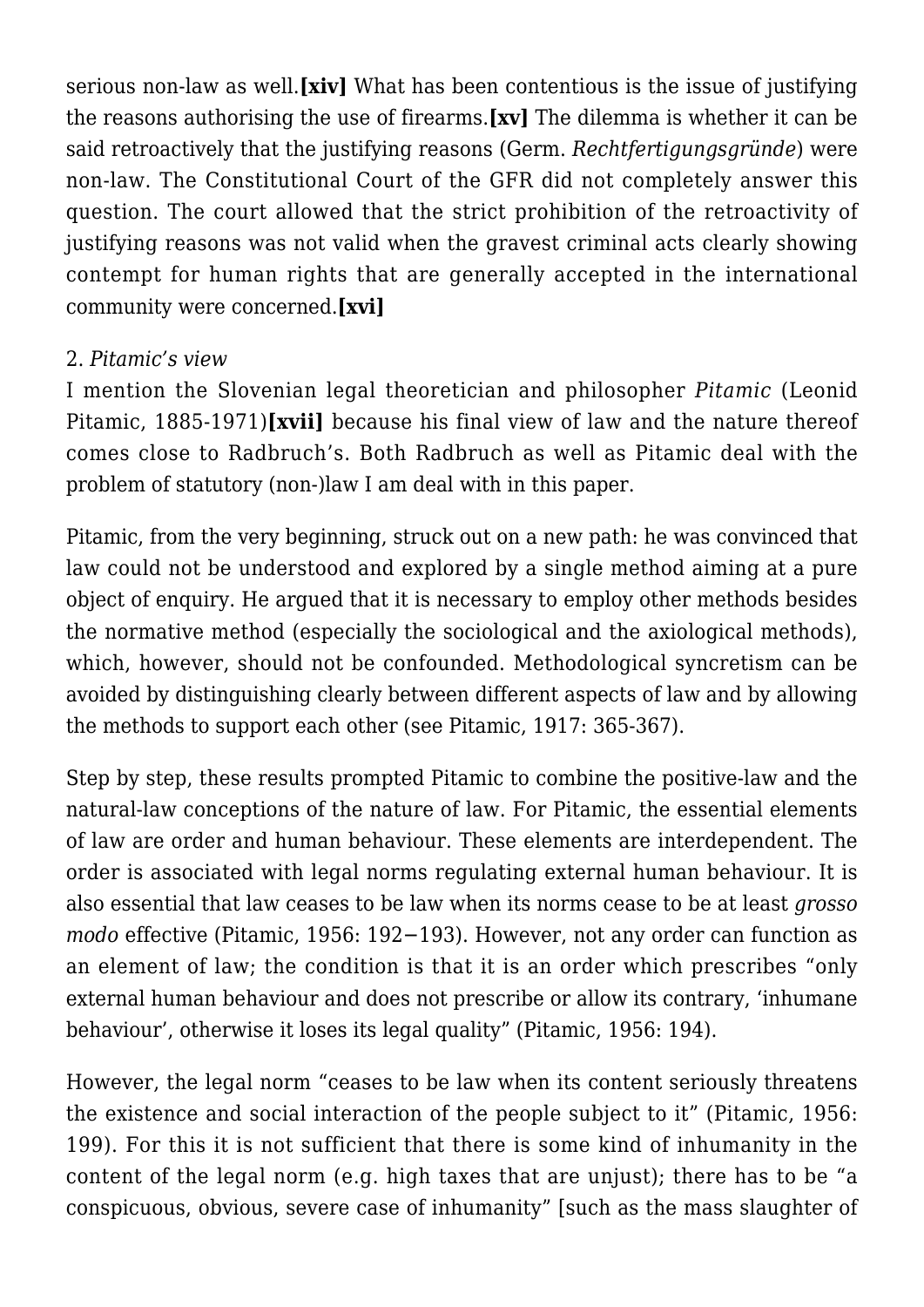helpless people (Pitamic, 1960: 214)]. There has to be a "crude disturbance" (for instance, the extermination of the members of another race), which interferes so intensely with law that its nature is negated (Pitamic, 1956: 199).**[xviii]**

Ulfrid Neumann convincingly observes that Pitamic "does not invoke ethical criteria beyond law, but appeals to elements of the legal concept itself" (Neumann, 2011: 281). This form of justification is to some extent in accordance with Radbruch and his formula. The similarities between Radbruch and Pitamic consist predominantly in the fact that their projects both aim at the justification of the legal concept and that they both, in a similar way, explore the boundary which may not be transgressed by a conflict between single elements of law in order to remain within lawfulness. The Rubicon is crossed once the order is "blatantly inhumane" (Germ. *krass unmenschlich*). We are here faced with an obvious parallel to Radbruch's "formula of intolerability"

(Germ. *Unerträglichkeitsformel*)**.[xix]**

It cannot be concluded from Pitamic's oeuvre that he drew on Radbruch's theories. In the work *An den Grenzen der Reinen Rechtslehre* (On the Edges of the Pure Theory of Law), Radbruch's name is only mentioned once in association with heteronomous obligations (Pitamic 1918, 750). In Pitamic's most important book, Država (The State, 1927), Radbruch is not quoted at all. The majority of reasons for their affinity lie in the fact that Radbruch and Pitamic underwent a similar development, which ultimately led to similar results.

Pitamic encountered theory and philosophy of law as Kelsen's disciple and was impassioned by normative purism as a form. He was not very deeply affected by the sharp distinction between the *is* (Germ. *Sein*) and the *ought* (Germ. *Sollen*) since he also contemplated law sociologically and axiologically. From the very beginning, he was perturbed by the self-sufficiency of law as a normative system. In the face of the assertion that an ought can only be derived from an ought, he advanced the thesis, inspired by Aristotle, that man is by his very nature implanted into normative relations.**[xx]** His experiences with the barbarism of the 20th century certainly had an influence on Pitamic, who, just like Radbruch, placed law in relation to values. Radbruch argues that law strives for justice, while Pitamic seeks the solution in a concept of law that also has to be humane. Radbruch's formula is articulated more thoroughly than Pitamic's legal concept. However, Pitamic can also be understood as saying that conscious disavowal of equality is inhumane and that an inequality which is intolerably inhumane lacks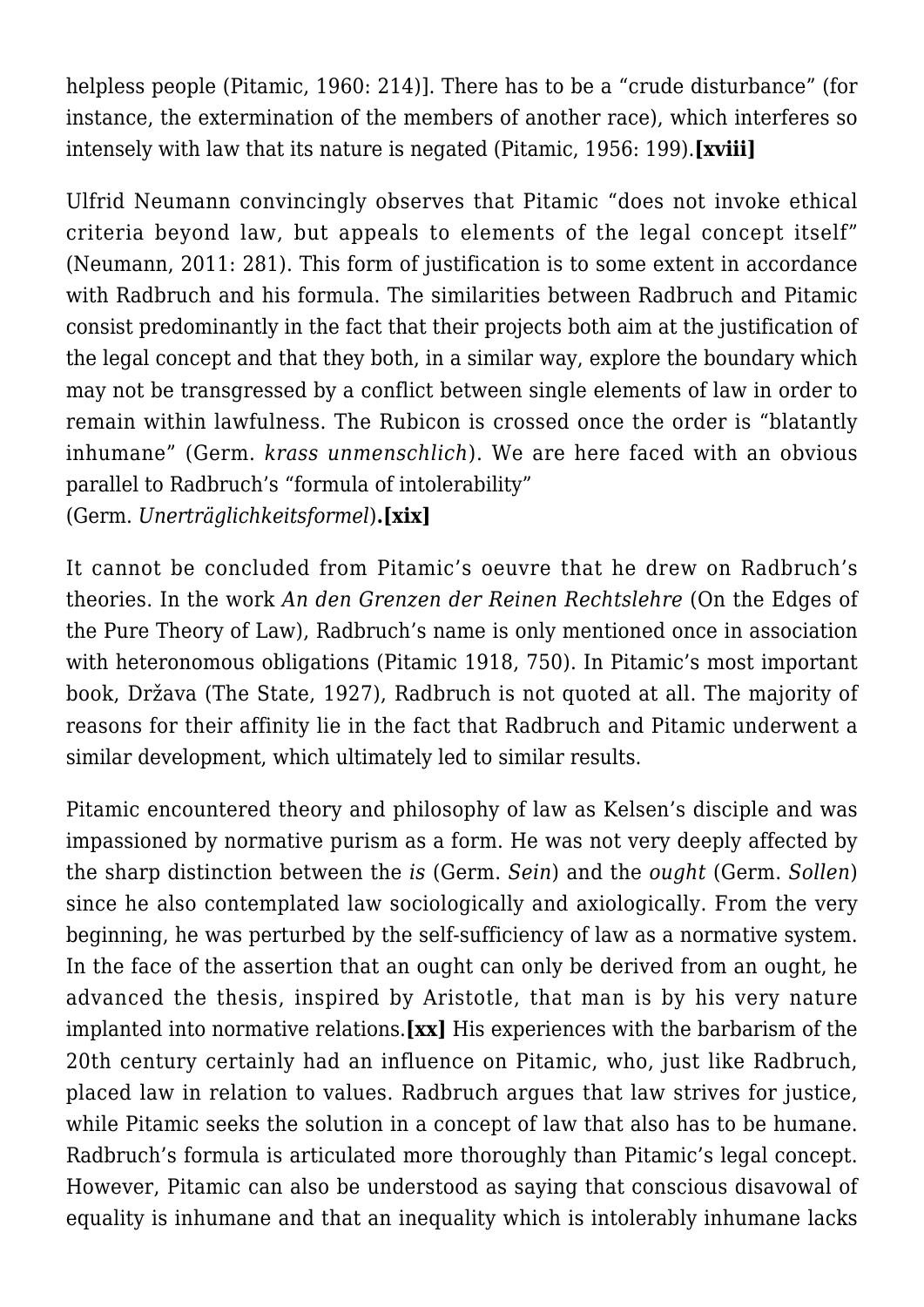legal character.

Thus, Radbruch and Pitamic are also in agreement by outgrowing the division into natural law and self-sufficient statutory law. It lies in the nature of law to include issues of correctness as to the contents as well as effectiveness of legal decisions. If we only deal with correct law, we can be utopian and miss reality. If we only deal with positive law, we are in the centre of reality but can miss the values that represent the basis and give meaning to our dealings. Law is also a value phenomenon and consists of value decisions that must not fall below an adequate ethical minimum if they want to preserve the nature of law. If the ethical minimum is not achieved, we are at a point that is "intolerable" or a "crude disturbance" of law.**[xxi]**

### 3. *Some open questions*

The argument of statutory (non-)law has several facets that are worth dealing with in more detail. The argument is a radical critique of apologetic legal positivism and partially also of scientific legal positivism that closes its eyes to the true contents of law. Due to its positivist attitude, scientific legal positivism cannot be held responsible for the atrocities and abuses committed in the name of "law". The responsibility lies with those making decisions and carrying them out.**[xxii]** What may be objectionable regarding scientific positivism is the fact that it does not explicitly tell how far its range extends. If it does say it – this is what Hart does and also Kelsen in his own way – then one has to focus on the quality of the positivist approach itself.

The argument of (non-)law – I am talking about it in the sense of Radbruch's formula of intolerability – is a critique of self-sufficient statutory positivism. The content of the argument is not based on eternal and unchangeable natural law that positive law has to be in accordance with, but on basic (human) rights as implemented in a particular historical period. In Radbruch's case, these are the basic (human) rights that were established together with the modern state. These rights are summarised in the "so-called declarations of human and civil rights" and are so firmly anchored that "only the dogmatic sceptic could still entertain doubts about some of them" (Radbruch, 1945: 14).**[xxiii]**

Radbruch's formula of intolerability primarily functions so as to falsify a statutory law which is claimed to be law. Thus, the argument of (non-)law does not claim that something is law, but rather claims that something is not *law*. Kaufmann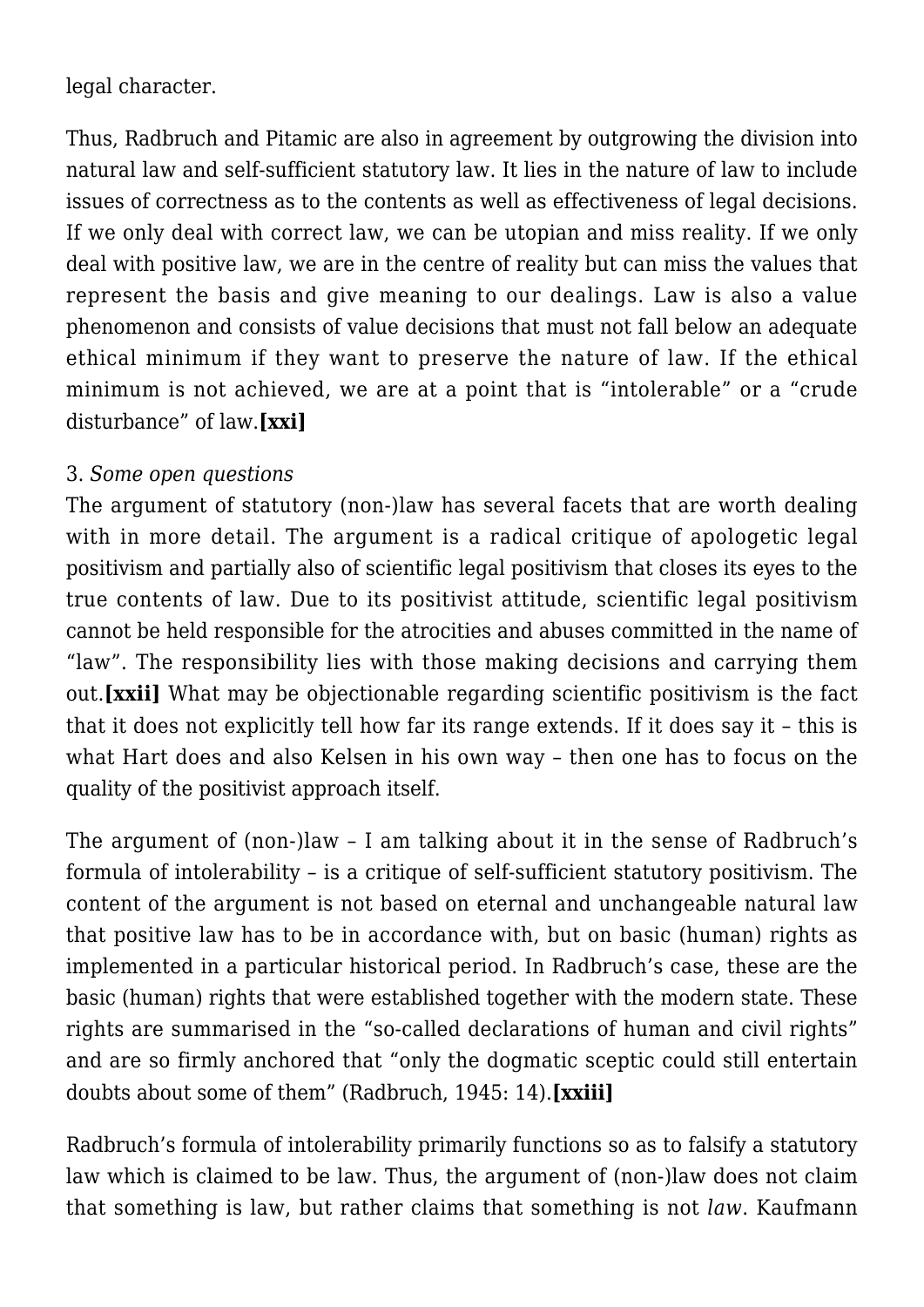declares in a well-founded way that "our knowledge is much more reliable at falsifying than at verifying" (Kaufmann, 1995: 518). But one has to be careful also in falsifying. Legal certainty requires that only that is falsified which really strikes the eye, which is "intolerable" (Radbruch), which is a "crude disturbance" because it is "a conspicuous, obvious, severe case of inhumanity" (Pitamic), or which is "extreme non-law" (Alexy **xxiv**).

It would be naive to think that falsification is not based on a standard that has to be verified. We have just dealt with that and seen that the basis of falsification are basic (human) rights and generally valid principles of international law. Both cases concern rights and principles that are positive and, as such, legally stronger than the statute in contradiction with them. Being legally stronger gives them the character of *supra-statutory* law, which laws and other provisions have to comply with.**[xxv]**

The result of falsification is that statutory non-law is denied legal validity. If instead of the "law" being qualified as non-law, a new law is drawn up, this is an act of the verification of law. The verification act is substantially more difficult than the falsification act and, additionally, the results of verification "are much less precise" (Kaufmann, 1995: 521). Thus, we are dealing with a difficult issue that reminds us that one has to be as circumspect as possible and that no new wrongs may be done in the name of amending old ones. An absolute legal certainty does not exist. If we do not want to sacrifice legal certainty, we can only approach the noble aim of justice without ever being able to achieve it completely.

The argument of (non-)law is usually applied in the rule of law reacting to the non-law of previous periods that were lawless at least so to a certain extent. In such cases, the falsification acts are the responsibility of the legislature, which replaces the previously valid law with a new one. An important role is occupied by the courts, especially the Constitutional Court, which abrogates the controversial laws (and other general legal acts) or declares them non-law. Legal acts that are non-law cannot have any further legal consequences and hence individual legal acts based on them have to be annulled or at least abrogated.

The argument of (non-)law is a legal and/or moral argument. It is a moral argument for all those who sharply distinguish between law and morals; for them, moral unlawfulness is an argument that makes it legitimate that immoral positive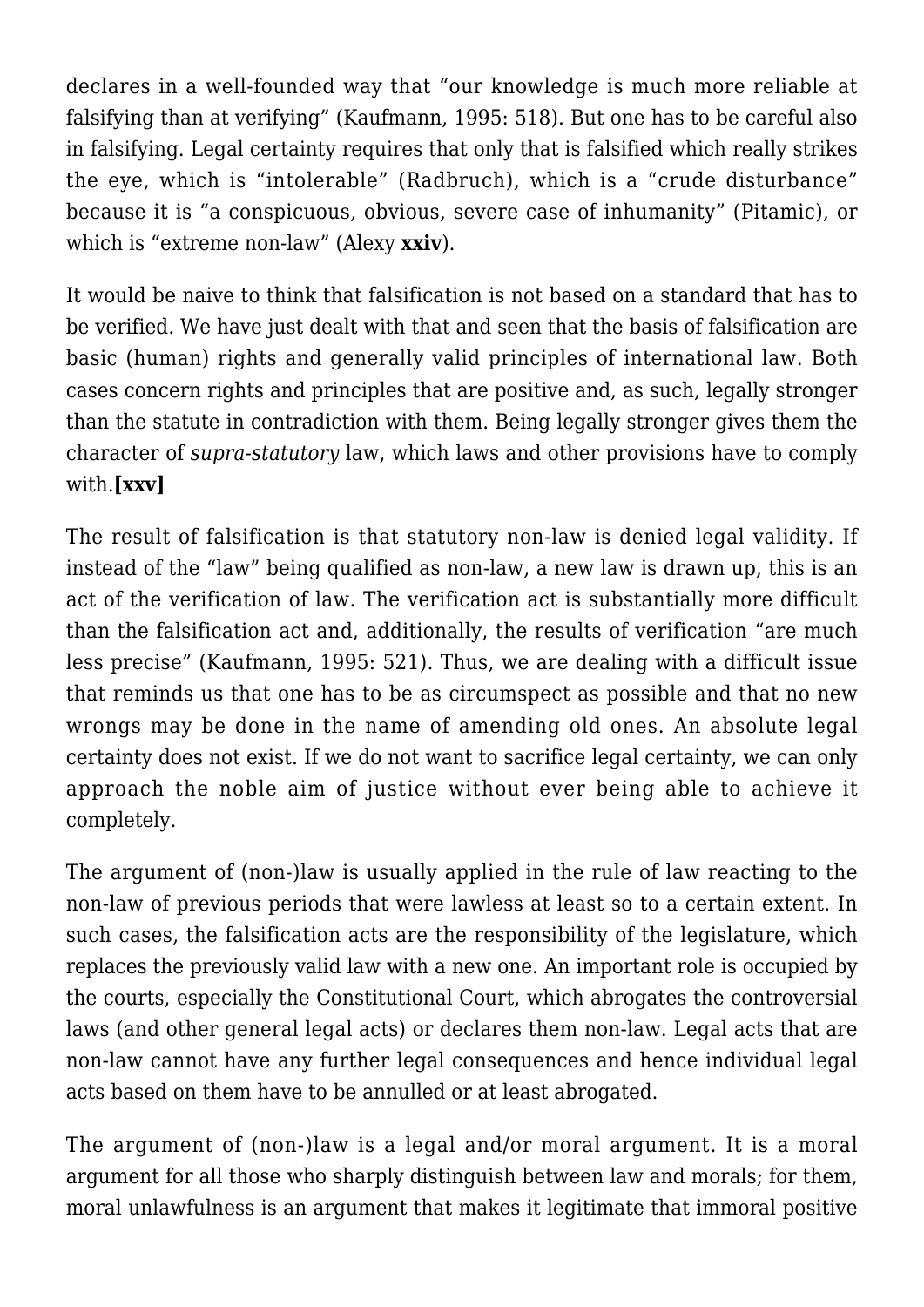law is changed in a legal manner. The most typical supporters are noble legal positivists. They state that, as scientists, they are not interested in the content of law. Thus, Kelsen says that he does not know what justice is, but immediately adds that behind the standard of legal justice there lies "the justice of freedom, the justice of peace, the justice of democracy, the justice of tolerance" (Kelsen, 2000: 52).

If the argument of (non-)law is also a legal argument, our standpoint is that "nonlaw" should not have any legal consequences. This thesis is compatible with those legal scientists who also deal with law from the point of view of contents and try to understand the legal participants (e.g. judges) who make legal decisions in concrete cases. *Mutatis mutandis*, this must also be said especially of legal participants who make authoritative legal decisions.

The typical legal participants making authoritative legal decisions are judges. In the rule of law where courts of law ensure the constitutionality and legality of legal acts, their role keeps gaining significance. If I limit myself to countries with constitutional courts (e.g. Slovenia), it must be said that countries of this type have set up a mechanism by which possible statutory non-law can be reacted to very effectively. A judge who believes that the statue he has to apply is non-law (i.e. statutory non-law) will stay the proceedings and make an appropriate request to the Constitutional Court.**[xxvi]**

In the modern state, the catalogue of basic (human) rights is so extensive that it offers a sufficiently broad basis for eliminating any legal incorrectness (including statutory non-law). The constitutional catalogue of basic (human) rights makes the achievements of rationalist natural law positive and thereby opens the door to Radbruch's formula becoming an element of valid law. It is not an exaggeration to say that thereby natural law enters into constitutional law, as is the title of Hassemer's paper (Hassemer, 2002: 135-150). Natural law entering into constitutional law is not suprapositive law, but an integral part of positive (constitutional) law.

## 4. *The symbolic meaning of Radbruch's formula*

Thus, Radbruchs's formula has another dimension, which nowadays is its most important virtue. In a very insightful manner, it reminds us that any law may be problematic as to its contents: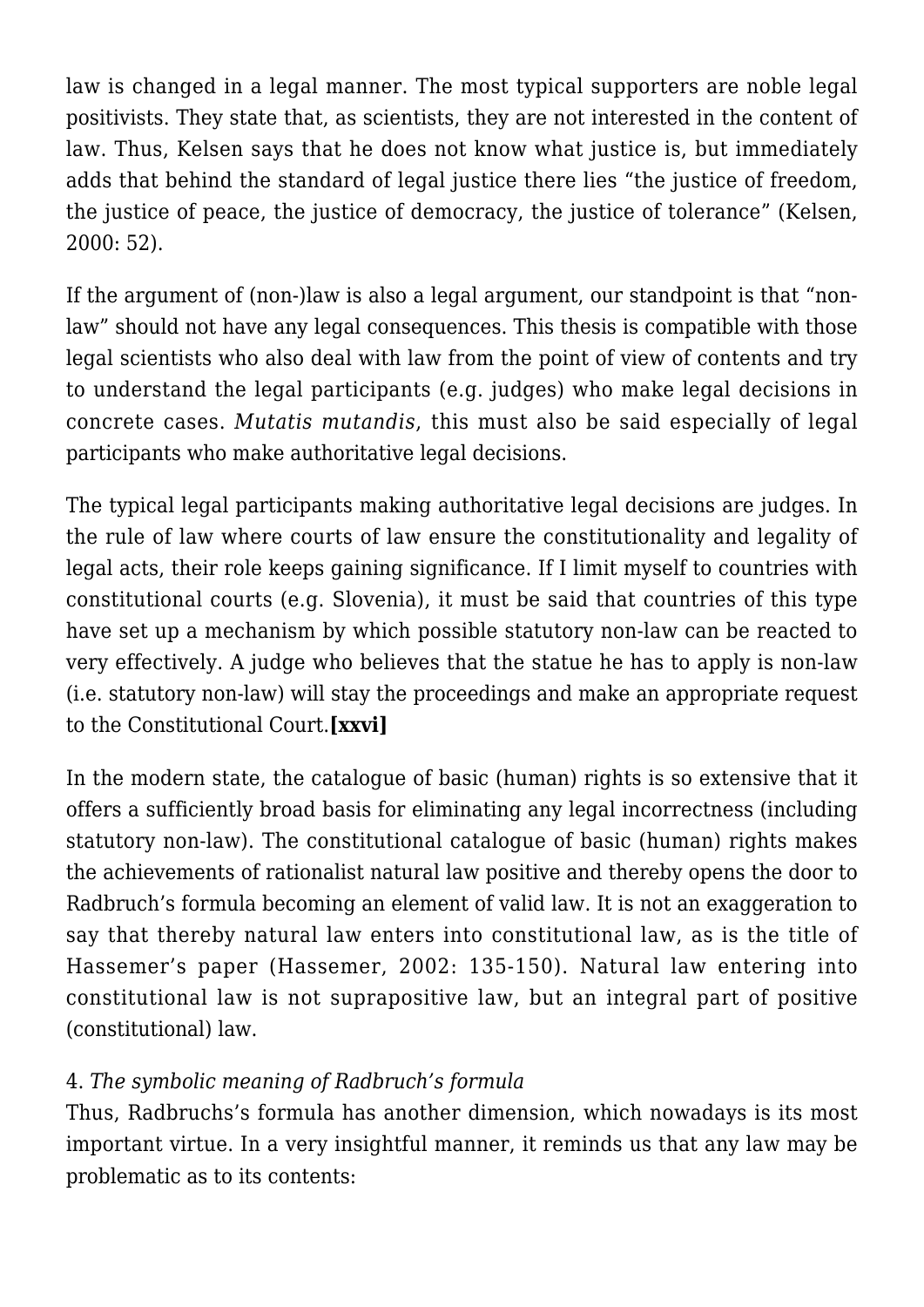"*A good lawyer would stop being a good lawyer if he were not fully aware, at any moment of his career, that his profession is at the same time necessary and deeply problematic*" (Radbruch, 1999: 105).

"*Something very difficult is imposed upon us lawyers: we have to believe in our vocation and at the same time, within some deepest layer of our being, over and over again have doubts about it*" (Radbruch, 1999: 105).

In this sense, Radbruch's formula has a symbolic value; its value transcends the circumstances in which it was created and to which it reacted. It is not only intended for legislators and other lawgivers, it is also intended for understanding law and implementing it. A statute, also a criminal one, is only rarely (if at all) so unequivocal that its understanding is a pure reconstruction of the "thought" (i.e. norm) it imparts.**[xxvii]** It is in the nature of the interpretation of statutes that it is, sometimes more and sometimes less, also a "thinking through to the end of something that has been thought" (Radbruch, 1999: 108). Legal norms are not given automatically, legal norms are only the meaning of the statutory text. Smole's Antigone would say in a literary manner, as reported by the Page,**[xxviii]** that also the sense of the (written) thought has to be found.

Smole's above-mentioned Antigone is one of the excellent re-interpretations of Sophocles' Antigone.**[xxix]** The primary special feature of Smole's Antigone (1959) is that Antigone never appears on the stage: she is in the background all the time, behind the stage, behind the text, within us and behind us. Since Antigone is physically absent, the main persona is Creon, who – in contrast to Sophocles – is much less high-principled and therefore much more pragmatic ("you may trade and haggle/", he says, "make merry but abide by the city's laws and regulations;/ – within the law"**[xxx]**), philosophically and personally a sceptic ("even the/ king, who is, in spite of all, a man, sleeps sounder if he is first of all a/ human being and king only in the last account. But that's enough of chatter;/ we have work to do!"**[xxxi]**), yet in spite of his doubts, he is unrelenting when the foundations of power are in question:

"*But someone who seeks/ fundamental changes in our world, with abolition of the monarchy and/ other institutions, some overweening planner, with a new utopia, who is/ not thirsting for my blood, but questions the whole basis of the monarchy/ − that is the enemy.*"**[xxxii]**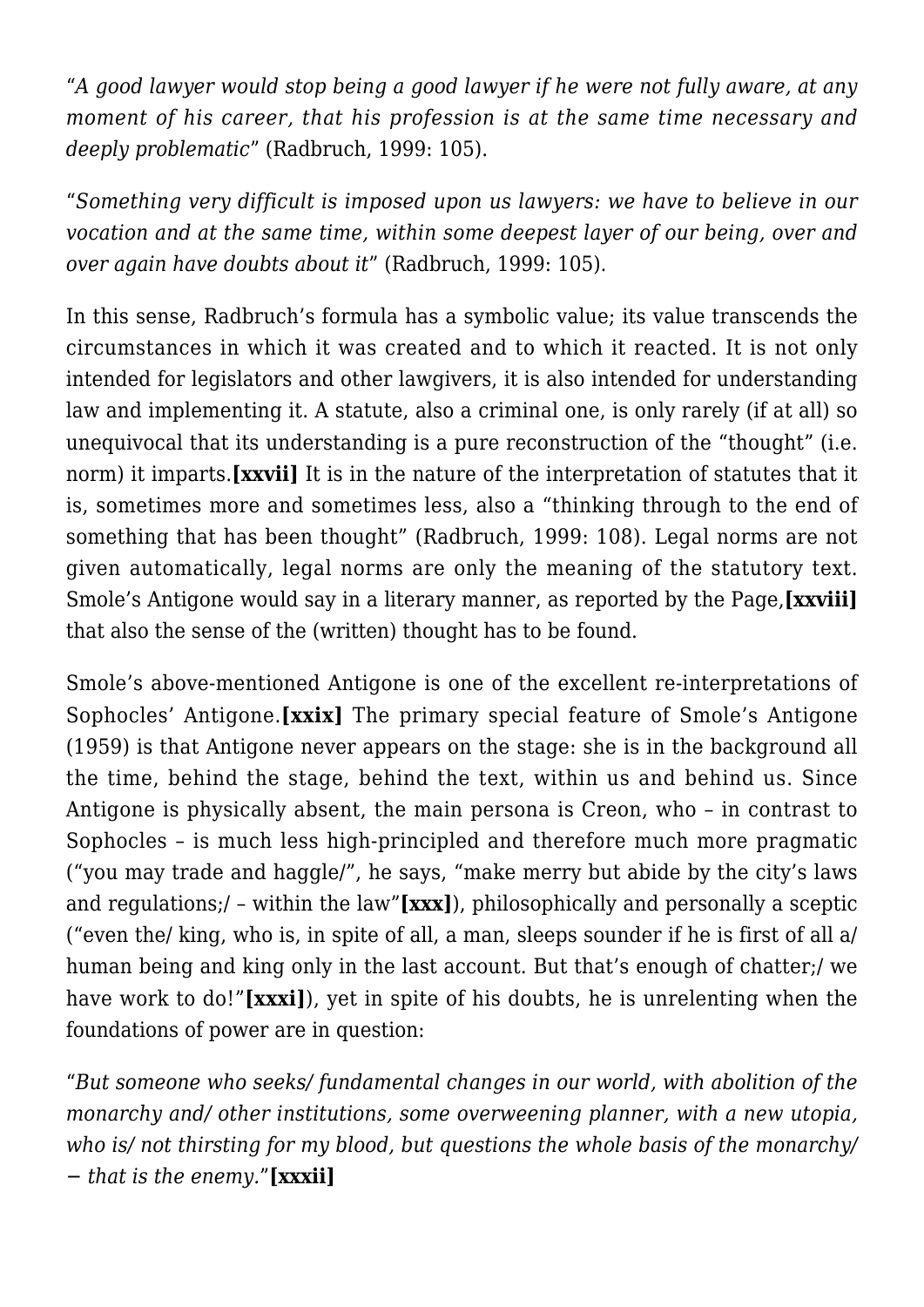Others, who keep going to see her and talk to her, report on Antigone. Of fundamental importance is certainly the above-mentioned report by the Page that Antigone keeps examining because she wants to obtain a deeper sense of the thought that makes her resist Creon's order that Polyneices should not have a grave. Finally, Antigone finds Polyneices and buries him. She is, as Ismene says, "a gentle flower that opens just to shed its petals."**[xxxiii]**

The symbolic power of Antigone's deed tells us that the range of legal argumentation ends where the sense of law ends. It is in the character of law and its nature not only that so-called law is not law any more if it is humanly intolerable. These are extreme cases that are typical of authoritarian political systems. In political systems that accept the rule of law and are based on it, it is the opposite direction that is natural. Its basic characteristic is that it seeks to find the right measure, which is humane and takes into account that law is about mutual and interdependent relations that are tolerable to both sides.**[xxxiv]**

This bilateral tolerability is one of the basic aspects of the rule of law as a legal principle. Here the topic of a new paper can start. Its main thesis is that bilateral tolerability is the principle directing the definition of legal rules and the manner of their application. The principle of tolerability aims at a goal, has weight, and defines the scope (range) of the meaning within which the legal rules operate.

### **NOTES**

- **i.** See also Radbruch, 1934: 17-22.
- **ii.** The English quotation is taken from Paulson, 2006: 31.
- **iii.** Cf. also Radbruch, 1914: 101 ff.
- **iv.** The English quotation is taken from Radbruch, 2006b: 7.
- **v.** The English quotation is taken from Radbruch, 2006b: 7.
- **vi.** See e.g. Kaufmann, 1995: 515.
- **vii.** See also Saliger 1995: 5.
- **viii.** The English quotation is taken from Radbruch, 2006b: 11.
- **ix.** The English quotation is taken from Radbruch, 2006b: 8.
- **x.** See e.g. BVerfGE 3, 225 (232 ff.); 6, 132 (198 ff.); 6, 389 (414 ff.); 23, 98 (106) and 54, 53 (67 ff.).
- **xi.** BVerfGE 23, 98 ff., especially 106 ff.
- **xii.** The English quotation is taken from Paulson, 2006: 27
- **xiii.** BVerfGE 95, 96 ff.
- **xiv.** See Kaufmann, 1995: 516. See also Alexy (1993: 486), who reasons in a very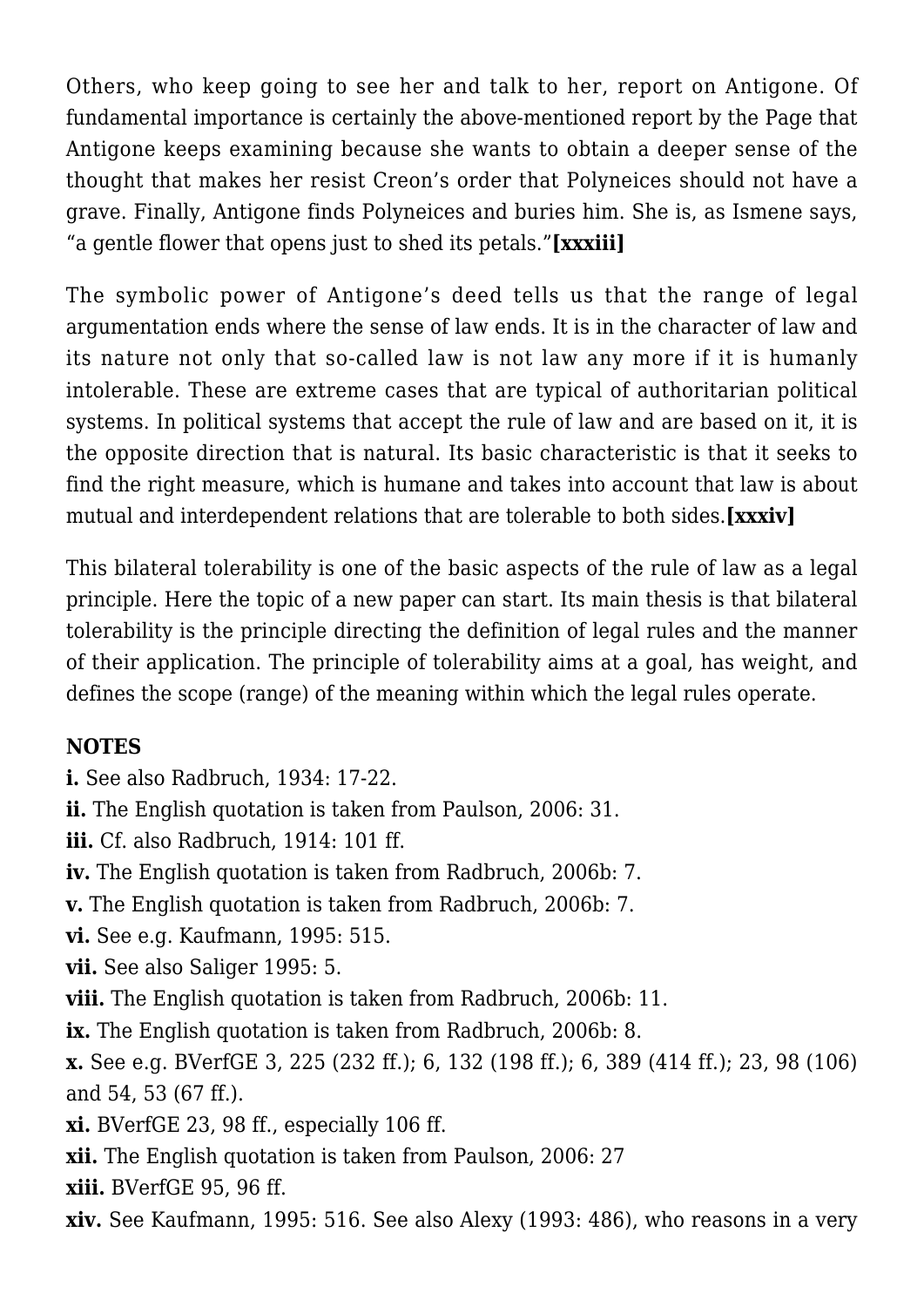convincing manner: "Wenn aber alles zusammenkommt: ein ganzes und einziges Leben, das man führen soll, wie man nicht will, die Unmöglichkeit, sich mit Argumenten dagegen zu wehren, das Verbot, dem zu entfliehen, und der Todesschuss für den, der das nicht hinnimmt, dann kann an dem Urteil, dass extremes Unrecht geschah, als das Leben der zumeist jungen Menschen ausgelöscht wurde, die ihre Konzeption des guten und richtigen Lebens, ganz gleich wie immer diese aussah, selbst um den Preis ihres Todes realisieren wollten, kein Zweifel sein."

**xv.** Kaufmann, 1995: 516: "The bone of contention is Art. 27 II 1 of the Border Act of GDR. The provision reads: 'The use of a firearm is justified when it may stop a directly imminent committance or continuance of a criminal act that, in view of the circumstances, is also considered a heavy criminal act.' This is the norm on the basis of which the killings at the Berlin Wall were considered justified and thereby non-punishable."

**xvi.** See pt. 3 of the operative part of BVerfGE 95, 96. See also the literature for and against the allowability of retroactivity (for justifying reasons) cited by Kaufmann, 1995: 518, fn. 16.

**xvii.** See Pavčnik, 2013: 105-129.

**xviii.** See also Pitamic, 1960: 215: "Es kann ja auch nach positivem Recht sogar eine rechtskräftige Entscheidung aus gewissen schwerwiegenden Gründen wegen krasser Verletzungen des positiven Rechtes angefochten und außer Kraft gesetzt werden."

**xix**. See Neumann, 2011: 281.

**xx.** See Pitamic, 1960: 212. See also Pavčnik, 2010: 93−94, 101.

**xxi.** More about Pitamic in the introductory study I wrote for the book Pitamic, 2005: 153-173. See also Pavčnik, 2013: 105 ff.

**xxii.** See Philipps, 2007: 195-196: "Der Ausdruck 'Stoppbedingung', den man anstelle von 'Grundbedingung' verwenden kann, erinnert mich an etwas, das fast ein halbes Jahrhundert her ist. Ein Freund von mir und ich – wir waren Assistenten von Werner Maihofer – sind damals von Saarbrücken nach Mainz gefahren, um einen Vortrag von Hans Kelsen zu hören. An die Einzelheiten des Vortrags erinnere ich mich nicht mehr, wohl aber an eine Szene, die sich daran anschloss. Ein Student fragte Kelsen in deutlich kritischer Weise, ob der von ihm vertretene Positivismus nicht wieder zu einer Diktatur wie der vergangenen führen könne. Kelsen antwortete: 'Ob eine solche Diktatur wieder eintritt, das hängt von keiner Rechtstheorie ab, sei sie nun positivistisch oder nicht. Das hängt nur davon ab, ob Menschen, jetzt die Menschen Ihrer Generation, rechtzeitig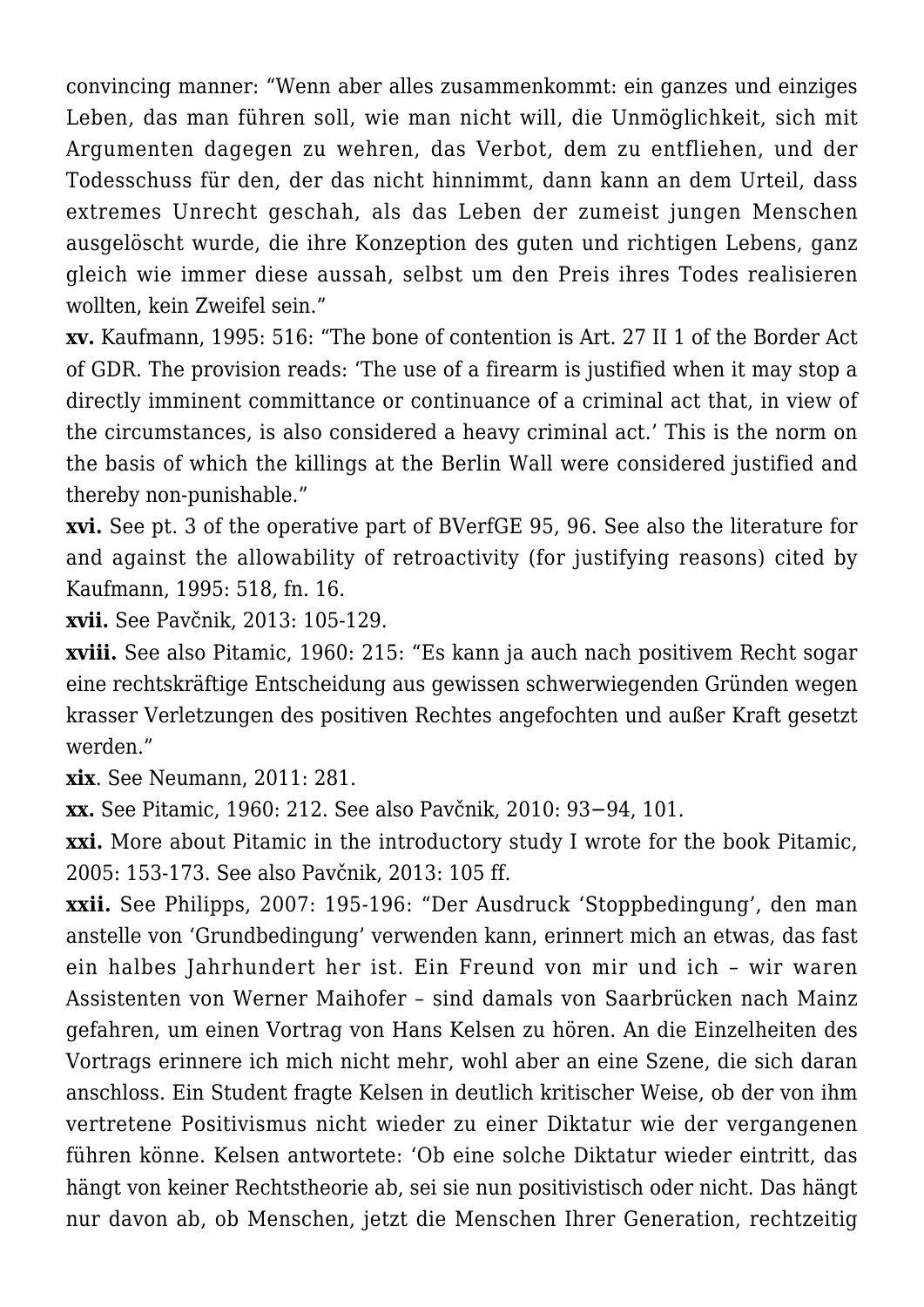'Halt!' sagen.'"

**xxiii.** See also Radbruch, 1948: 147: "Die völlige Leugnung der Menschenrechte entweder vom überindividualistischen Standpunkt ('Du bist nichts, Dein Volk ist alles') oder vom transpersonalen Standpunkt ('Eine Statue des Phidias wiegt alles Elend der Millionen antiker Sklaven auf') aber ist absolut unrichtiges Recht."

**xxiv.** Alexy, 2009: 159: "Extremes Unrecht ist kein Recht."

**xxv.** About generally valid principles of international law see Degan, 2000: 70-76, Škrk, 2007: 281-289, and Türk 2007: 59.

**xxvi.** See the Constitutional Court Act, Art. 23.

**xxvii.** See von Savigny, 1840: 214. For him interpretation is "Reconstruction des dem Gesetze inwohnenden Gedankens".

**xxviii.** Smole, 1988: Verse 118: "[S]he seeks the inmost meaning of some thought."

**xxix.** Steiner, 2003: 170: "As I noted above, the Sophoclean chorus tends to fall away from spoken 'Antigones' after the sixteenth century and such scholarly treatments as Garnier's. There are exceptions. Among the most intriguing is Domik Smole's Slovene Antigone, first staged in 1960. Here, the heroine never appears. It is via the chorus and several secondary personae that we experience the terror and moral-political meaning of her fate."

**xxx.** Smole, 1988: Verses 142-143.

**xxxi.** Smole, 1988: Verses 947-950.

**xxxii.** Smole, 1988: Verses 643-648.

**xxxiii.** Smole, 1988: Verse 2259.

**xxxiv.** Cf. Sprenger, who builds upon the notion that law has to be based on an elementary pre-legal sense. Its main characteristic is that, at either side, an adequate "Answer-Behaviour" is built into mutual legal relations (Sprenger, 2003: 334). See also Sprenger, 2012: 87 ff.

#### References

Alexy, R. (1992). *Begriff und Geltung des Rechts.* München, Freiburg: Verlag Karl Alber.

Alexy, R. (1993). Mauerschützen. Zum Verhältnis von Recht, Moral und Strafbarkeit. In R. Alexy, H. J. Koch, L. Kuhlen, H. Rüßman, *Elemente einer juristischen Begründungslehre* (2003: 469-492). Baden-Baden: Nomos.

Alexy, R. (2009). Hauptelemente einer Theorie der Doppelnatur des Rechts. *Archiv für Rechts- und Sozialphilosophie*, 95 (2), 151-166.

Degan, V. Đ. (2000). *Međunarodno pravo* (International Law). Rijeka: Pravni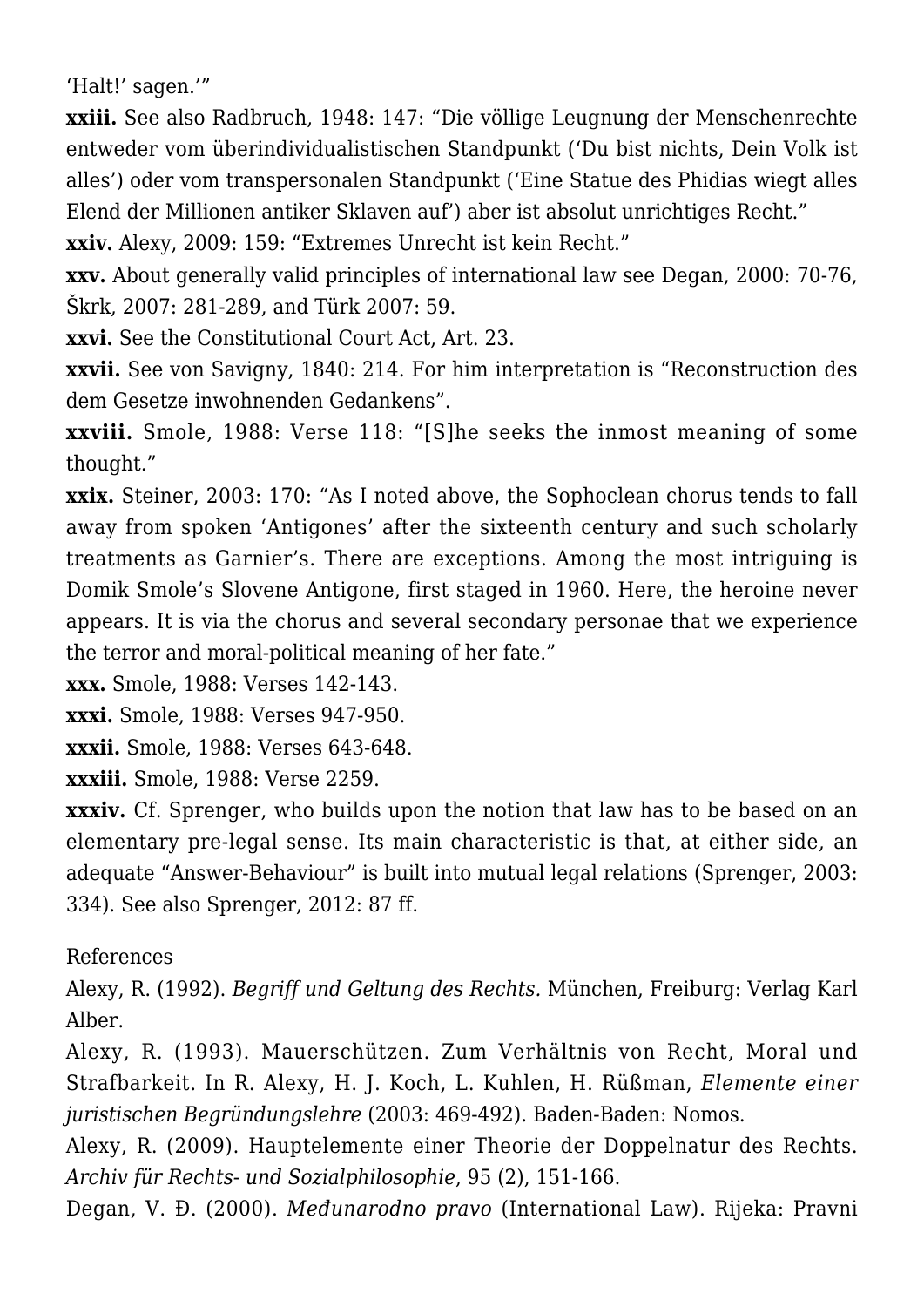fakultet Sveučilišta u Rijeci.

Dreier, H. (1997). Gustav Radbruch und die Mauerschützen. *Juristen Zeitung* (JZ). 52 (9), 421-434.

Dreier, R. (1986). *Der Begriff des Rechts. In R. Dreier, Recht-Staat-Vernunft* (1991: 95-119). Frankfurt am Main: Suhrkamp.

Dreier, R. (1993). Gesetzliches Unrecht im SED-Staat? Am Beispiel des DDR-Grenzgesetzes. In F. Haft, W. Hassemer, U. Neumann, W. Schild, U. Schroth (Eds.), *Strafgerechtigkeit. Festschrift für Arthur Kaufmann zum 70. Geburtstag* (57-70). Heidelberg: C. F. Müller Juristischer Verlag.

Dreier, R. (2011). Gustav Radbruchs Rechtsbegriff. In M. Mahlmann (Ed.), *Gesellschaft und Gerechtigkeit. Festschrift für Hubert Rottleuthner* (17-44). Baden-Baden: Nomos.

Hart, H. L. A. (1994). The Concept of Law. 2nd ed. Oxford: Clarendon Press.

Hassemer, W. (2002). Naturrecht im Verfassungsrecht. In A. Donatsch, M. Forster, Ch. Schwarzenegger (Eds.), *Strafrecht, Strafprozessrecht und Menschenrechte.* Festschrift für Stefan Trechsel zum 65. Geburtstag (135-150). Zürich: Schulthess Verlag.

Kaufmann, A. (1995). Die Radbruchsche Formel vom gesetzlichen Unrecht und vom übergesetzlichen Recht in der Diskussion um das im Namen von der DDR begangene Unrecht. *Neue Juristische Wochenschrift,* 48 (2), 81-84.

Kaufmann, A. (1997). *Rechtsphilosophie*. München: Beck.

Kelsen, H. (2000). *Was ist Gerechtigkeit?* Stuttgart: Reclam.

Neumann, U. (2011). *Leonid Pitamic, An den Grenzen der Reinen Rechtslehre*. Herausgeber und Einführungsstudie: Marijan Pavčnik. Ljubljana 2009 (Erstausgabe 2005). *Archiv für Rechts- und Sozialphilosophie*, 97 (2), 279-281.

Paulson, S. L. (2006). On the Background and Significance of Gustav Radbruch's Post-War Papers. *Oxford Journal of Legal Studies,* 26 (1), 17-40.

Pavčnik, M. (2010). Die Frage der rechtlichen Grundnorm. Pitamic' Brief an Hans Kelsen. *Archiv für Rechts- und Sozialphilosophie*, 96 (1), 87-103.

Pavčnik, M. (2011). *Auf dem Weg zum Maß des Rechts. Ausgewählte Schriften zur Rechtstheorie.* Stuttgart: Franz Steiner Verlag.

Pavčnik, M. (2013). Methodologische Klarheit oder gegenständliche Reinheit des Rechts? Anmerkungen zur Diskussion Kelsen − Pitamic. *Archiv für Rechts- und Sozialphilosophie*, Beiheft 136, 105-129.

Philipps, L. (2007). Von Puppen aus Russland und einer Rechtslehre aus Wien. Der Rekursionsgedanke im Recht. *Slovenian Law Review*, 4 (1-2), 191-196.

Pitamic, L. (1917). Denkökonomische Voraussetzungen der Rechtswissenschaft.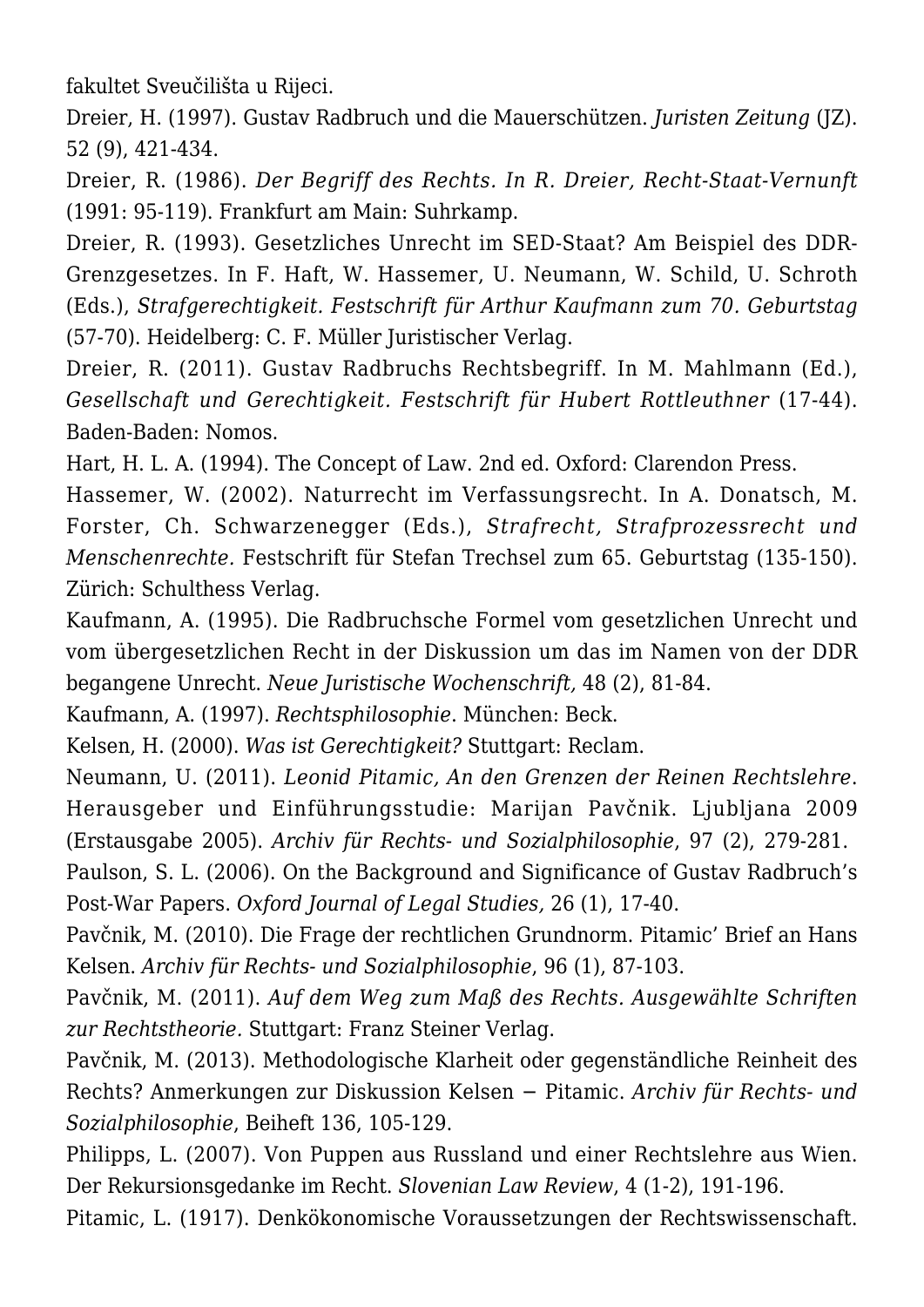*Österreichische Zeitschrift für öffentliches Recht,* 3, 339-367. Reprint: Pitamic, 2005 (2009): 175-203.

Pitamic, L. (1918). Eine "Juristische Grundlehre". Felix Somló, Juristische Grundlehre, Leipzig 1917. *Österreichische Zeitschrift für öffentliches Recht,* 3, 734-757. Reprint: Pitamic, 2005 (2009): 205-228.

Pitamic, L. (1927. Reprint: 1996, 2009). *Država. Celje: Družba sv. Mohorja.* See the English Version as well: *A Treatise on the State*. Baltimore (1933): J. H. Furst Company.

Pitamic, L. (1956). Naturrecht und Natur des Rechtes. *Österreichische Zeitschrift für öffentliches Recht.* N. F., 7, 190-207. Reprint: Pitamic, 2005 (2009): 297-314.

Pitamic, L. (1960). *Die Frage der rechtlichen Grundnorm. In Völkerrecht und rechtliches Weltbild. Festschrift für Alfred Verdross.* Wien: Springer-Verlag (205-216). Reprint: Pitamic, 2005 (2009): 315-324.

Pitamic, L. (2005. Reprint: 2009). *Na robovih čiste teorije prava/ An den Grenzen der Reinen Rechtslehre.* Ed. and Introduction: M. Pavčnik. Translated by V. Lamut. Ljubljana: Academia scientiarum et artium Slovenica, Facultas Iuridica.

Radbruch, G. (1914). Grundzüge der Rechtsphilosophie. In *GRGA II* (1993). Heidelberg: C. F. Müller Juristischer Verlag.

Radbruch, G. (1934). Der Relativismus in der Rechtsphilosophie. In G. Radbruch, *Rechtsphilosophie III* (1990), GRGA III (17-22). Heidelberg: C. F. Müller Juristischer Verlag.

Radbruch, G. (1945). *Fünf Minuten Rechtsphilosophie.* Reprint: G. Radbruch, 1999: 209-210.

Radbruch, G. (1946). *Gesetzliches Unrecht und übergesetzliches Recht*. Reprint: G. Radbruch, 1999: 211-219.

Radbruch, G. (1948). Vorschule der Rechtsphilosophie. In G. Radbruch, *Rechtsphilosophie III* (1990), GRGA III (121-227). Heidelberg: C. F. Müller Juristischer Verlag.

Radbruch, G. (1999). *Rechtsphilosophie. Studienausgabe.* Eds. R. Dreier, S. L. Paulson. Heidelberg: C. F. Müller.

Radbruch, G. (2006a). *Five Minutes of Legal Philosophy* (1945). Translated by B. Litschewski Paulson and S. L. Paulson. Oxford Journal of Legal Studies, 26 (1), 13-15.

Radbruch, G. (2006b). *Statutory Lawlessness and Supra-Statutory Law* (1946). Translated by B. Litschewski Paulson and S. L. Paulson. Oxford Journal of Legal Studies, 26 (1), 1-11.

Saliger, F. (1995). *Radbruchsche Formel und Rechtsstaat.* Heidelberg: C. F.